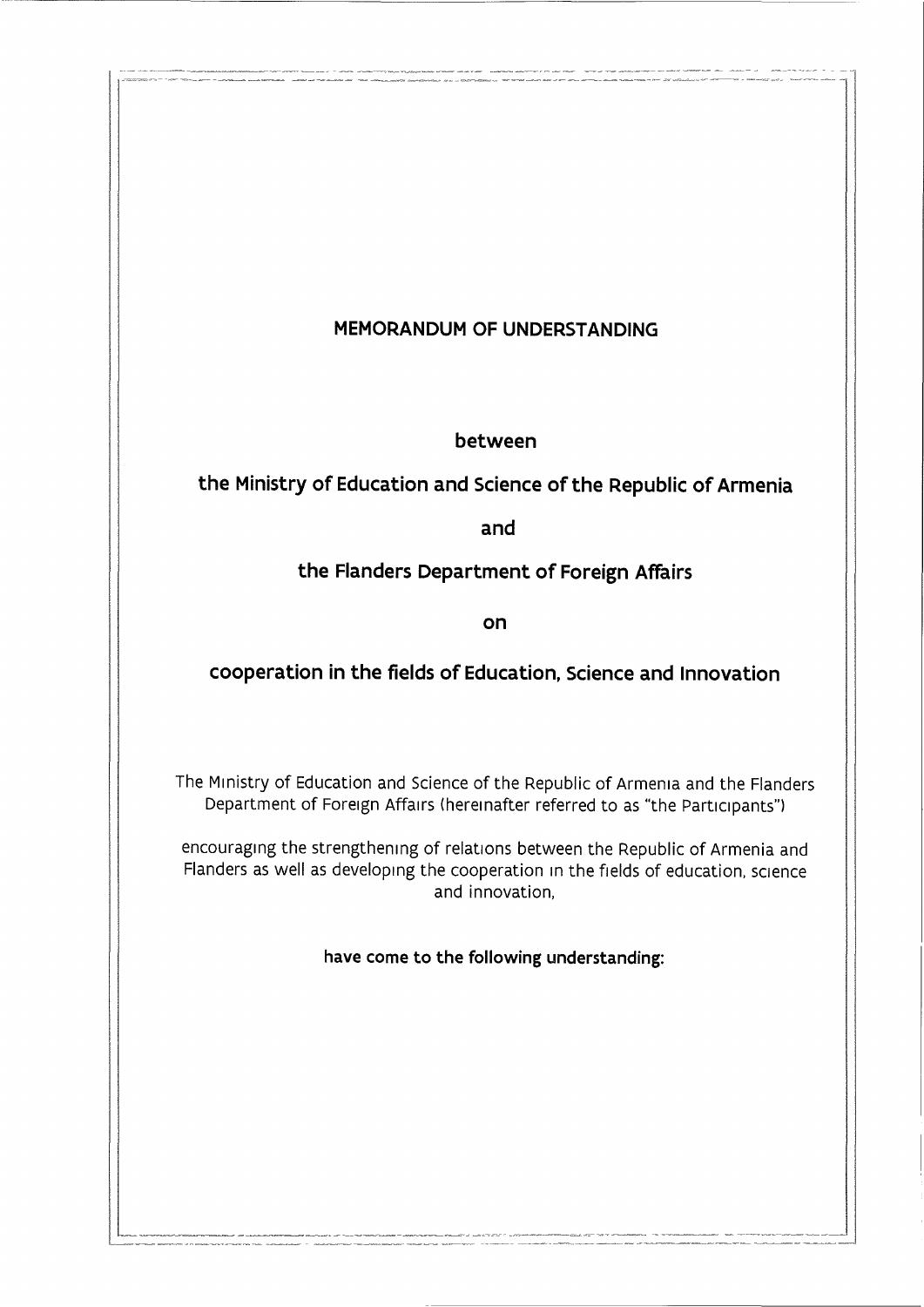## **Section 1**

The Participants will cooperate in the fields of education, science and innovation 1n accordance with this Memorandum of Understanding, the legislation of their States and the basic principles and norms of International law.

### **Section 2**

- 1. The Participants will encourage direct cooperation between the general, vocational, higher education and research institutions in order to promote the exchange of necessary information about the structure, content and organization of their educational systems with the purpose of making cooperation more effective.
- 2. To this purpose the Participants may organize seminars as well as study visits to bring possible partners together.

### **Section 3**

The Participants will encourage mutual exchange of students, teachers, lectures, experts and scientists for the purpose of mutual acquaintance with educational and scientific experience and achievements of their institutions in accordance with their internal legislation.

#### **Section 4**

The Participants will encourage the participation of students in mobility and cooperation programmes and scholarship schemes within the framework of the European Union and national programs for international student mobility.

#### **Section 5**

The Participants will jointly work together to further encourage the study of each other's language and culture and take note of the support and courses offered by the Dutch Language Union for the promotion of the Dutch language abroad.

#### **Section 6**

The Participants will promote cooperation between the higher education institutions of the Republic of Armenia and Flanders.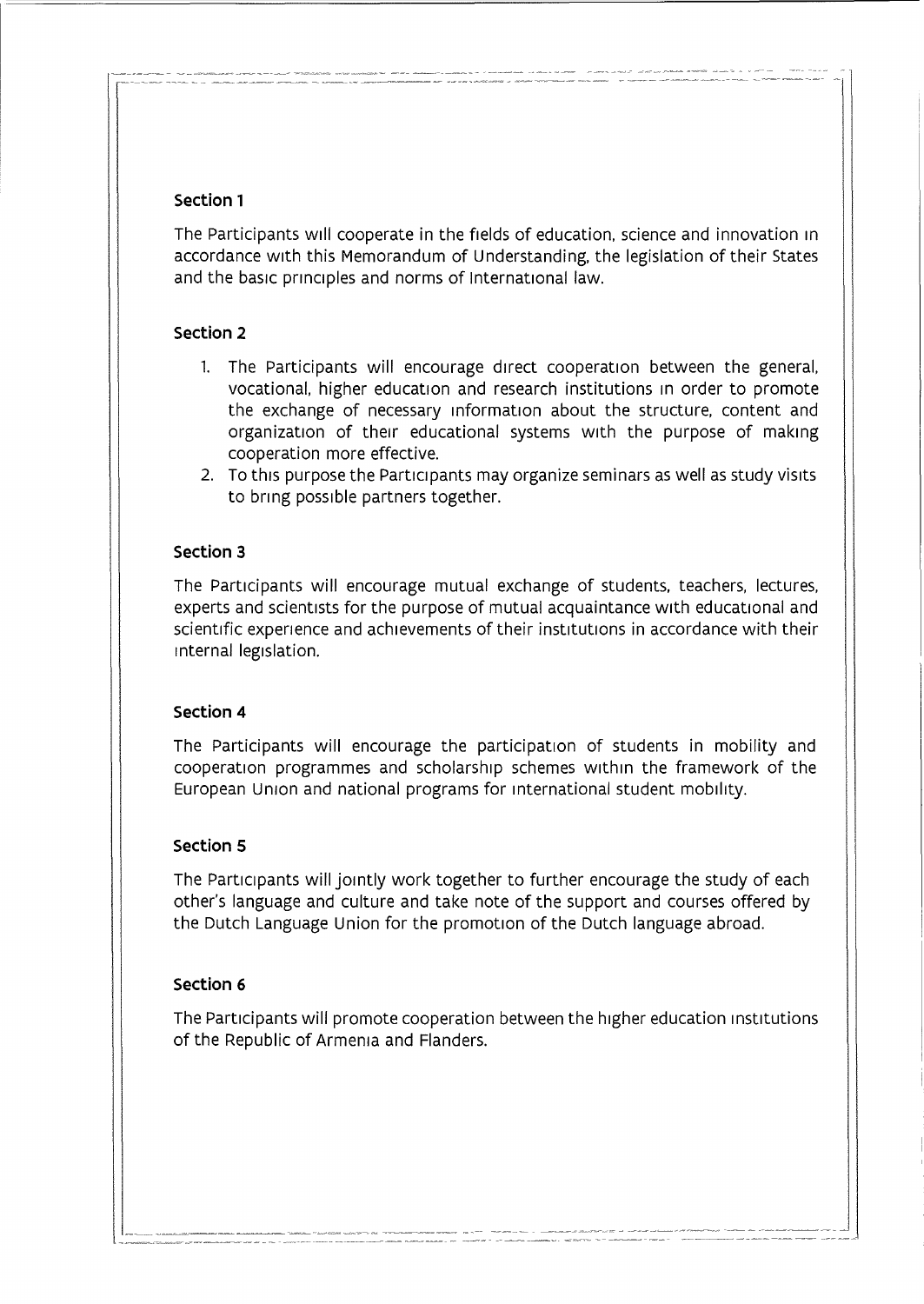## **Section 7**

The Participants may promote joint activities in the fields of scientific research and innovation between the universities and research centers of the Republic of Armenia and Flanders, with respect for the autonomy of the universities, research centers and funding agencies involved. Such activities may include but will not be limited to the development of joint projects, the mobility and the exchange of scientists and young researchers, reciprocal visits to research centers and laboratories, the exchange of information and ideas, the organization of conferences, seminars and symposia.

#### **Section 8**

- 1. The Participants may encourage joint scientific and innovational research projects by their institutions within the European Union Research and Innovation Programme Horizon 2020, respecting the autonomy of their institutions.
- 2. In order to develop and extend the scientific cooperation, the Participants may elaborate and carry out research programs and projects as well as exchange the achieved results, scientific and educational information in accordance with the legislation of their States.

## **Section 9**

The Participants may promote research and innovation cooperation between Information Technology and Information Technology Communication sectors of the Republic of Armenia and Flanders, within their competences, including incubators for high-tech companies and other spin-offs, and innovation for business development.

#### **Section 10**

The Participants may provide mutual assistance in education and science related initiatives in the international organizations and other international constituencies where they are involved in within their competences.